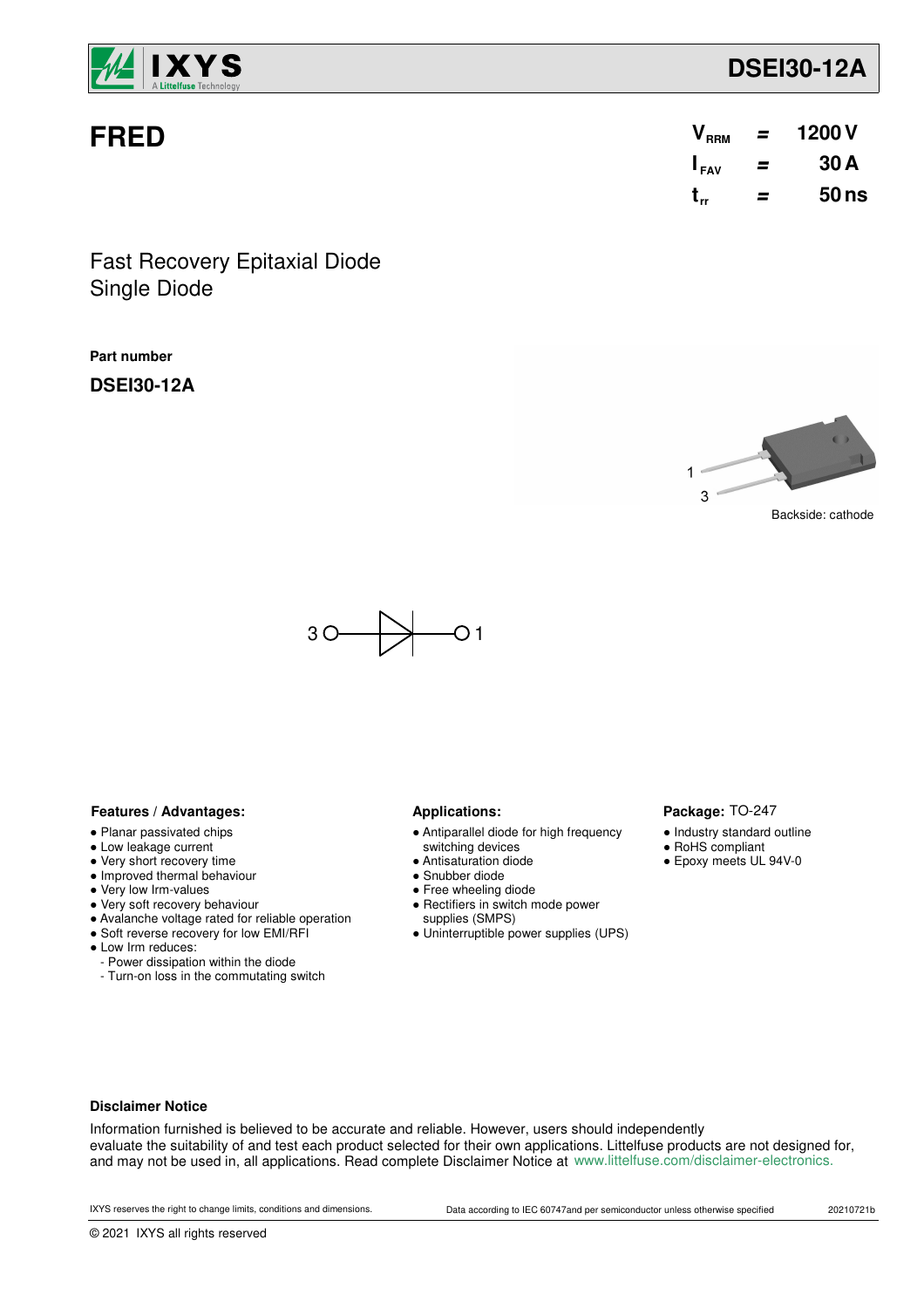

| <b>Fast Diode</b>          |                                              |                                                              |                              |      | Ratings |      |           |
|----------------------------|----------------------------------------------|--------------------------------------------------------------|------------------------------|------|---------|------|-----------|
| Symbol                     | <b>Definition</b>                            | <b>Conditions</b>                                            |                              | min. | typ.    | max. | Unit      |
| $V_{\text{RSM}}$           | max. non-repetitive reverse blocking voltage |                                                              | $T_{V,I} = 25^{\circ}C$      |      |         | 1200 | V         |
| $V_{RRM}$                  | max. repetitive reverse blocking voltage     |                                                              | $T_{VJ} = 25^{\circ}C$       |      |         | 1200 | $\vee$    |
| $I_R$                      | reverse current, drain current               | $V_{B} = 1200 V$                                             | $T_{VJ} = 25^{\circ}C$       |      |         | 750  | μA        |
|                            |                                              | $V_{B}$ = 960 V                                              | $T_{\nu J} = 125$ °C         |      |         | 7    | mA        |
| $V_F$                      | forward voltage drop                         | 30 A<br>$IE =$                                               | $T_{VJ} = 25^{\circ}C$       |      |         | 2.55 | $\vee$    |
|                            |                                              | 60 A<br>$I_F =$                                              |                              |      |         | 2.93 | V         |
|                            |                                              | 30 A<br>$\vert_{\rm F} =$                                    | $T_{VJ}$ = 150 °C            |      |         | 2.20 | $\vee$    |
|                            |                                              | 60 A<br>$\vert_{E} =$                                        |                              |      |         | 2.76 | V         |
| $I_{FAV}$                  | average forward current                      | $T_c = 85^{\circ}$ C                                         | $T_{V1} = 150^{\circ}C$      |      |         | 30   | A         |
|                            |                                              | rectangular<br>$d = 0.5$                                     |                              |      |         |      |           |
| $V_{F0}$                   | threshold voltage                            |                                                              | $T_{\rm{VJ}} = 150^{\circ}C$ |      |         | 1.69 | $\vee$    |
| $r_F$                      | slope resistance                             | for power loss calculation only                              |                              |      |         | 17.2 | $m\Omega$ |
| $\mathbf{R}_{\text{thJC}}$ | thermal resistance junction to case          |                                                              |                              |      |         | 0.8  | K/W       |
| $R_{thCH}$                 | thermal resistance case to heatsink          |                                                              |                              |      | 0.25    |      | K/W       |
| $P_{\text{tot}}$           | total power dissipation                      |                                                              | $T_c = 25^{\circ}$ C         |      |         | 155  | W         |
| $I_{FSM}$                  | max. forward surge current                   | t = 10 ms; (50 Hz), sine; $V_B = 0$ V                        | $T_{VJ} = 45^{\circ}C$       |      |         | 200  | A         |
| $\mathbf{C}_\mathsf{J}$    | junction capacitance                         | $V_B = 600 V$ f = 1 MHz                                      | $T_{VJ} = 25^{\circ}C$       |      | 14      |      | pF        |
| $I_{\rm RM}$               | max. reverse recovery current                |                                                              | $T_{VJ} = 25 °C$             |      | 9       |      | A         |
|                            |                                              |                                                              | $T_{VJ} = 100 °C$            |      | 13      |      | Α         |
| $t_{rr}$                   | reverse recovery time                        | $I_F = 30 A; V_R = 540 V$<br>-di <sub>F</sub> /dt = 200 A/µs | $T_{VJ} = 25 °C$             |      | 160     |      | ns        |
|                            |                                              |                                                              | $T_{VJ} = 100 °C$            |      | 320     |      | ns        |
|                            |                                              |                                                              |                              |      |         |      |           |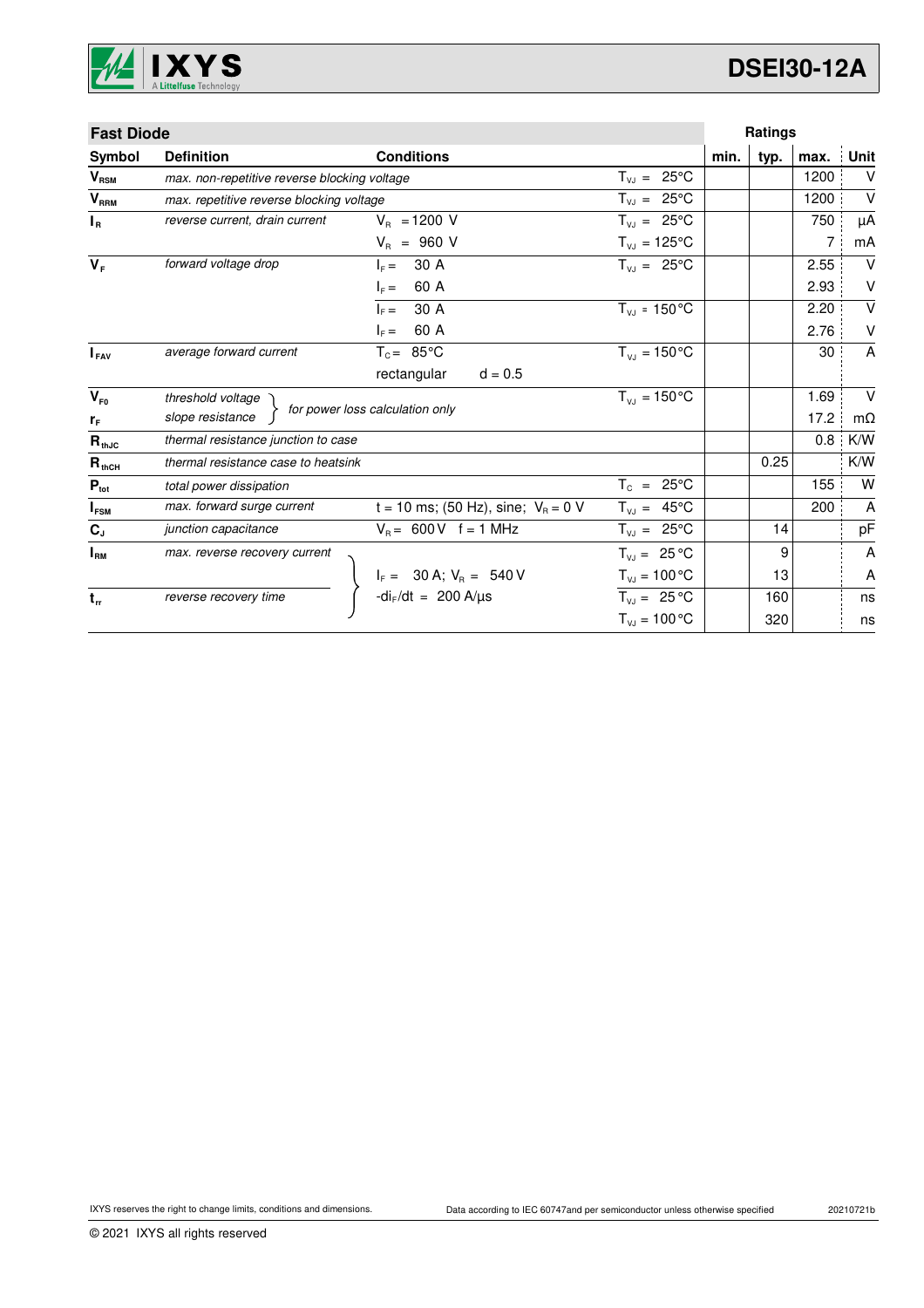

# **DSEI30-12A**

| <b>TO-247</b><br>Package  |                              |                   |       | Ratings |      |      |  |
|---------------------------|------------------------------|-------------------|-------|---------|------|------|--|
| Symbol                    | <b>Definition</b>            | <b>Conditions</b> | min.  | typ.    | max. | Unit |  |
| I <sub>RMS</sub>          | <b>RMS</b> current           | per terminal      |       |         | 70   | A    |  |
| $T_{\nu J}$               | virtual junction temperature |                   | -40   |         | 150  | °C   |  |
| $T_{op}$                  | operation temperature        |                   | $-40$ |         | 125  | °C   |  |
| $\mathsf{T}_{\text{stg}}$ | storage temperature          |                   | -40   |         | 150  | °C   |  |
| Weight                    |                              |                   |       | 6       |      | g    |  |
| M <sub>D</sub>            | mounting torque              |                   | 0.8   |         | 1.2  | Nm   |  |
| $F_c$                     | mounting force with clip     |                   | 20    |         | 120  | N    |  |

Product Marking



| Orderina | Orderina<br>∣ Number | Marking<br>on Product | Mode<br>Deliverv | Quantity | Code No. |
|----------|----------------------|-----------------------|------------------|----------|----------|
| Standard | DSEI30-1<br>12A      | 12A<br>DSEI30-1       | - '<br>ube       | 30       | 454885   |

| <b>Similar Part</b> | Package        | Voltage class |
|---------------------|----------------|---------------|
| <b>DSEI30-10A</b>   | TO-247AD (2)   | 1000          |
| <b>DSEI30-10AR</b>  | ISOPLUS247 (2) | 1000          |

|                     | <b>Equivalent Circuits for Simulation</b> |                      | * on die level | $T_{\rm{v1}} = 150^{\circ}$ C |
|---------------------|-------------------------------------------|----------------------|----------------|-------------------------------|
|                     | $R_0$ –                                   | Fast<br><b>Diode</b> |                |                               |
| $V_{0 \text{ max}}$ | threshold voltage                         | 1.69                 |                |                               |
| $R_{0 \text{ max}}$ | slope resistance *                        | 14 7                 |                | $m\Omega$                     |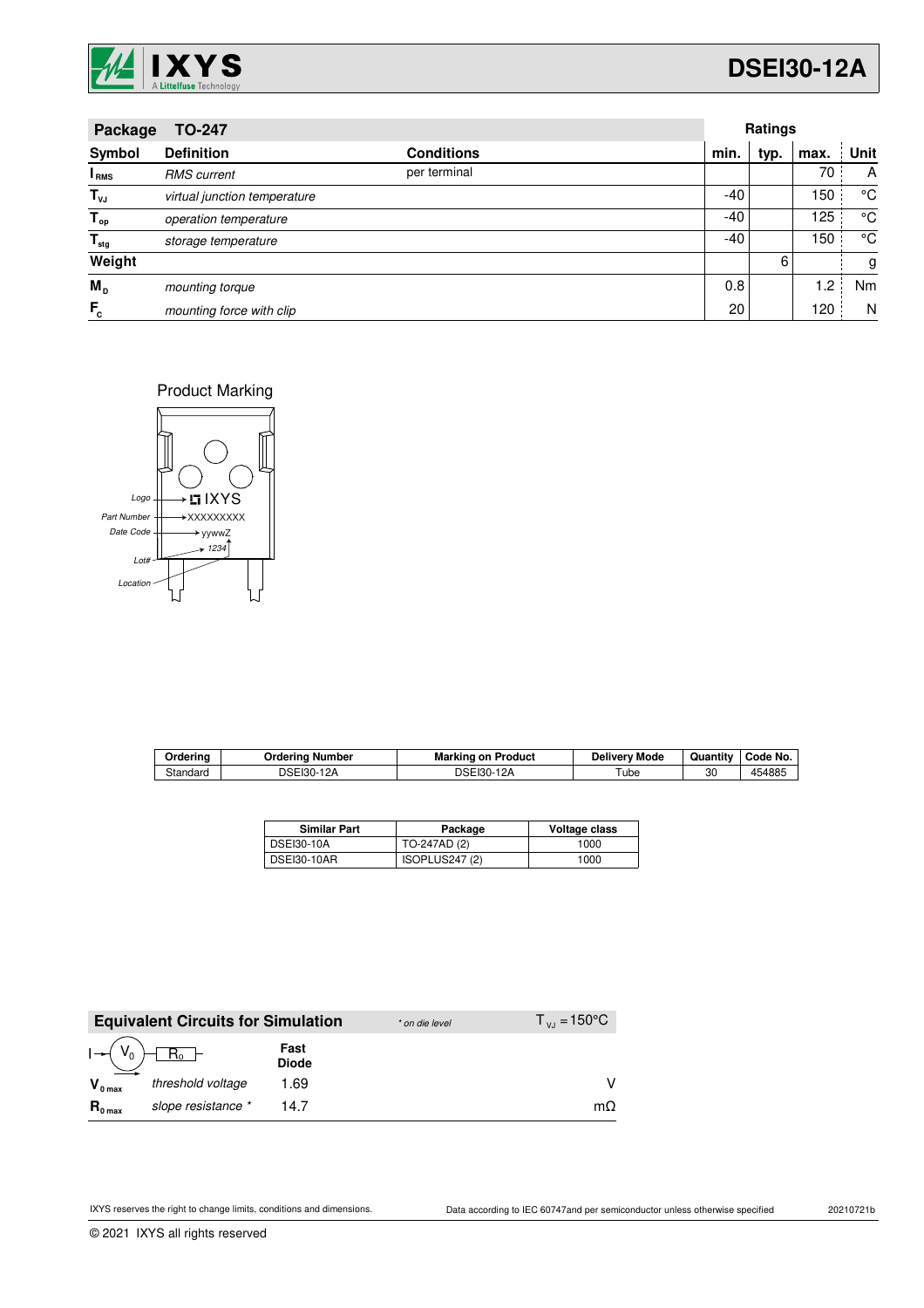

# **Outlines TO-247**



| Sym.           | <b>Inches</b> |             | Millimeter  |           |
|----------------|---------------|-------------|-------------|-----------|
|                | min.          | max.        | min.        | max.      |
| A              |               | 0.185 0.209 | 4.70        | 5.30      |
| A <sub>1</sub> |               | 0.087 0.102 | 2.21        | 2.59      |
| A2             |               | 0.059 0.098 |             | 1.50 2.49 |
| D              | 0.819         | 0.845       | 20.79 21.45 |           |
| E              | 0.610         | 0.640       | 15.48 16.24 |           |
| E <sub>2</sub> | 0.170         | 0.216       | 4.31        | 5.48      |
| e              | 0.430 BSC     |             | 10.92 BSC   |           |
| L              | 0.780         | 0.800       | 19.80       | 20.30     |
| L <sub>1</sub> |               | 0.177       |             | 4.49      |
| ØΡ             | 0.140         | 0.144       | 3.55        | 3.65      |
| Q              | 0.212         | 0.244       | 5.38        | 6.19      |
| S              | 0.242 BSC     |             | 6.14 BSC    |           |
| b              | 0.039         | 0.055       | 0.99        | 1.40      |
| b <sub>2</sub> | 0.065         | 0.094       | 1.65        | 2.39      |
| b <sub>4</sub> | 0.102         | 0.135       | 2.59        | 3.43      |
| C.             | 0.015         | 0.035       | 0.38        | 0.89      |
| D1             | 0.515         |             | 13.07       |           |
| D <sub>2</sub> | 0.020         | 0.053       | 0.51        | 1.35      |
| E1             | 0.530         |             | 13.45       |           |
| ØP1            |               | 0.29        |             | 7.39      |



© 2021 IXYS all rights reserved